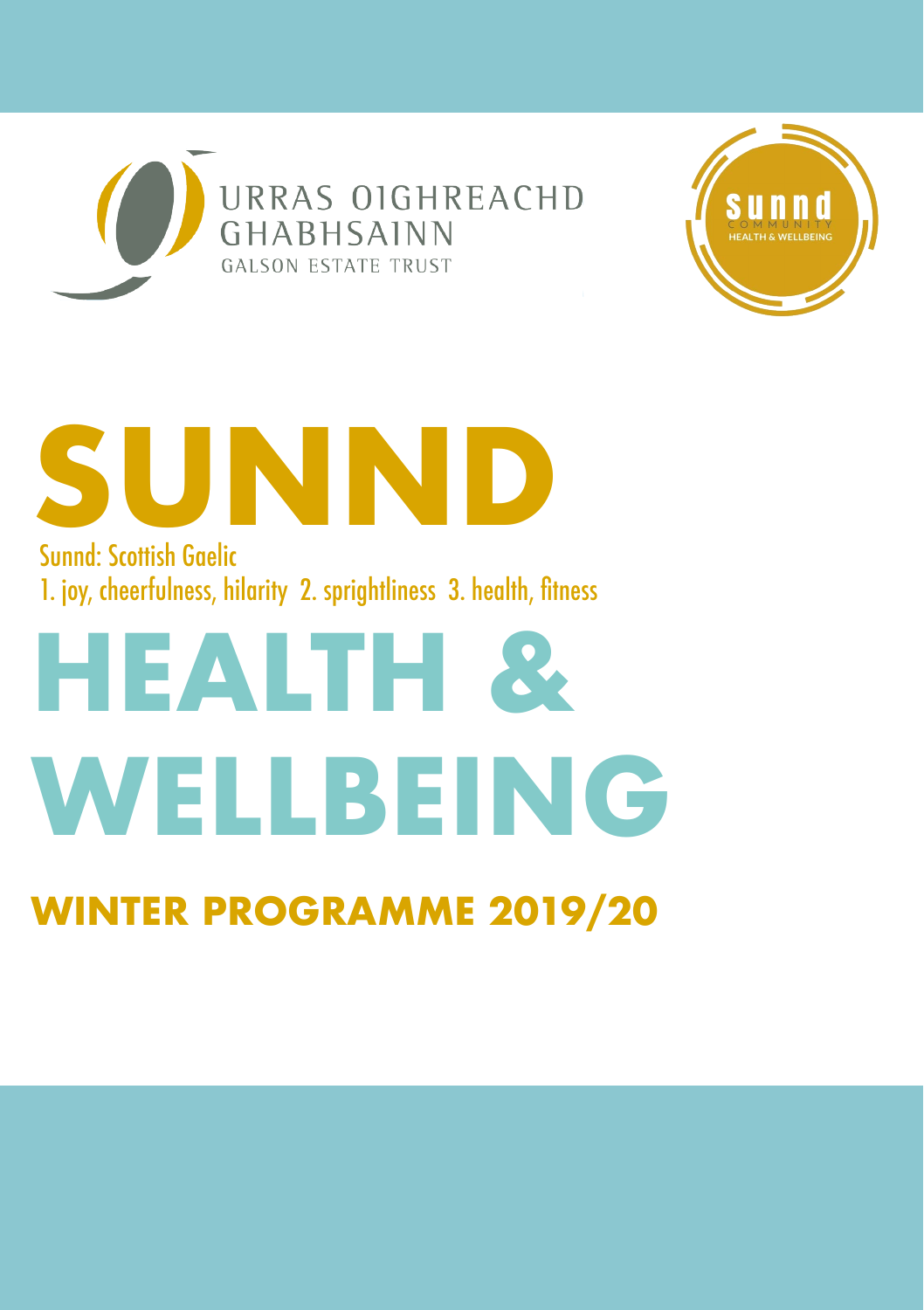### **SUNND HEALTH & WELLBEING WINTER PROGRAMME 2019/20**



The 'Sunnd' Health & Wellbeing programme is an initiative led by Urras Oighreachd Ghabhsainn (UOG) which aims to facilitate opportunities for the community to support all to have a high quality of life by remaining active, healthy, safe and included.

The initiative is currently funded by UOG predominantly for Galson Estate residents.

### **SUNND PROGRAMME** AIMS AND OBJECTIVES

#### ACTIVE LIVING

Living an active lifestyle doesn't have to mean running marathons (although that's great too!). Physical activity contributes to the ease of doing everyday activities and is extremely important for better movement, enhances fitness, injury prevention and promotes functional health.

#### HEALTHY EATING

Eating a healthy, balanced diet plays an essential role in overall good health. In order to feel good it's important to eat a wide variety of foods in the right proportions to achieve and maintain a healthy body.

#### SAFE AT HOME

Staying safe at home is key to remaining independent. Small measures can be taken to improve home safety and help prevent trips and falls as well as other serious accidents, including house fires.

#### SELF CARING

It's important to take good care of yourself to try and reduce pains and discomfort. Self-care can mean various things to different people, but can include things such as good footcare, and improved physical and mental health.

#### SAFE IN THE COMMUNITY

It is important to feel safe in your community and online. It is essential to have the knowledge of potential online and doorstep crimes and be aware of the key prevention advice .



### **Health Walks**

What: gentle exercise in a social setting. Each 50-60 minute walk caters for all abilities with the chance for a cup of tea and a chat at the end. No need to book, just turn up with weather appropriate clothing and comfortable footwear

**When:** Every Friday from 10am - 11am

- 1st Nov Airidhantuim School
- 8th Nov Clan MacQuarrie Hall
- 15th Nov Melbost Borve road end
- 22nd Nov- Airidhantuim School
- 29th Nov Clan MacQuarrie Hall
- 6th Dec Melbost Borve road end
- 13th Dec Airidhantuim School

For ongoing locations please visit our social media or call the office on (01851) 850 393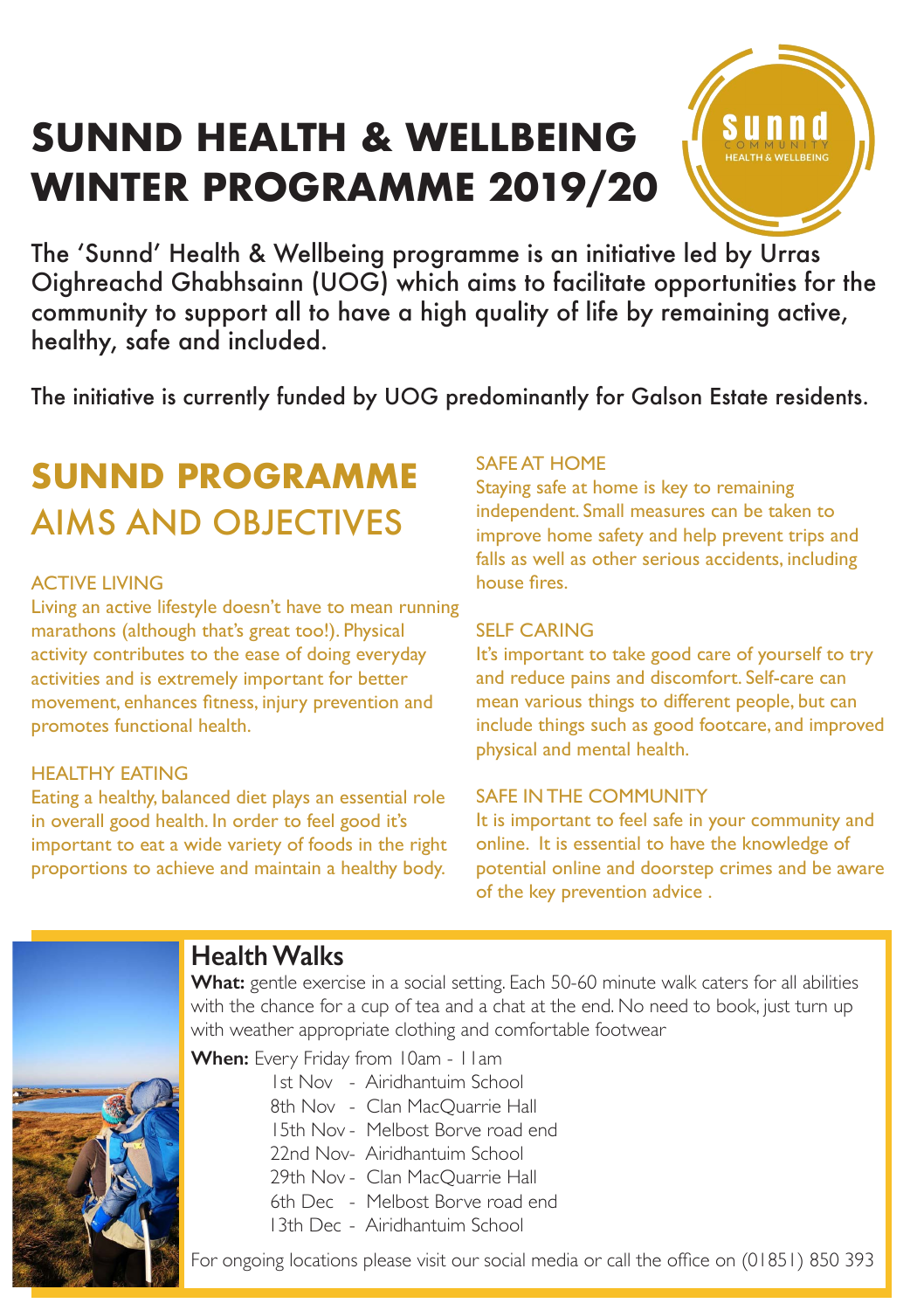### November 2019

| Mon                     |                                | <b>Tues</b> |                                | Wed             | <b>Thurs</b> | Fri |                    |
|-------------------------|--------------------------------|-------------|--------------------------------|-----------------|--------------|-----|--------------------|
| $\overline{\mathbf{4}}$ | <b>Empower</b>                 | 5           | Line                           | 6               | 7            | 8   | Health Walk        |
|                         | <b>Session</b><br><b>Borve</b> |             | <b>Dancing</b><br><b>Borve</b> |                 |              |     | Gentle<br>Movement |
| П                       | Voices                         | 12          | <b>Line</b>                    | $\overline{13}$ | 4            | 15  | <b>HealthWalk</b>  |
|                         | Scotland<br><b>Borve</b>       |             | Dancing<br><b>Borve</b>        |                 |              |     | Gentle<br>Movement |
| 18                      | <b>Empower</b>                 | 19          | Line                           | 20              | 21           | 22  | <b>HealthWalk</b>  |
|                         | <b>Session</b><br><b>Ness</b>  |             | <b>Dancing</b><br><b>Borve</b> |                 |              |     | Gentle<br>Movement |
| 25                      | <b>Voices</b>                  | 26          | <b>Line</b>                    | 27              | 28           | 29  | <b>HealthWalk</b>  |
|                         | Scotland<br><b>Ness</b>        |             | Dancing<br><b>Borve</b>        |                 |              |     | Gentle<br>Movement |

# Power

#### **Empower Session**

**What:** Empowering you to live well – NHS WI Empower team will be holding practical workshops introducing you to Information Technology and how you can get connected; including sending an email, online shopping or making a video call. You will have the opportunity to talk to your Community Navigator about what else might be available locally to support your wellbeing.

Where: Borve - Clan MacQuarrie Hall Ness - Spòrsnis **When:** Mon 4th Nov @ 2:30pm Mon 18th Nov @ 2:30pm

**Line Dancing**<br>**What:** A fun and informal session of choreographed dance with a repeated sequence of steps to help improve balance and coordination **Where:** Borve - Clan MacQuarrie Hall **When:** Tues 5th Nov - Tues 10th Dec @ 7pm (Six week block)



**Gentle Movement**<br>What: A free gentle and supported introduction to physical activity aimed at those recovering from injury, little mobility or living with / recovering from a long-term illness such as Cancer. This can be standing or seated. **Where:** Ness - Spòrsnis **When:** Fri 8th Nov - Fri 20th Dec @ 2:30pm (Six week block)

### **Voices Scotland**

**MACMILLAN**<br>CANCER SUPPORT

**What:** A taster session looking at 'the structure of the NHS in Scotland' and 'Benefits and Barriers to public engagement'. This will be an interactive session where discussion and input from participants will be encouraged. **Where:** Borve - Clan MacQuarrie Hall Ness - Spòrsnis

**When:** Mon 11th Nov @ 2:30pm Mon 25th Nov @ 2:30pm

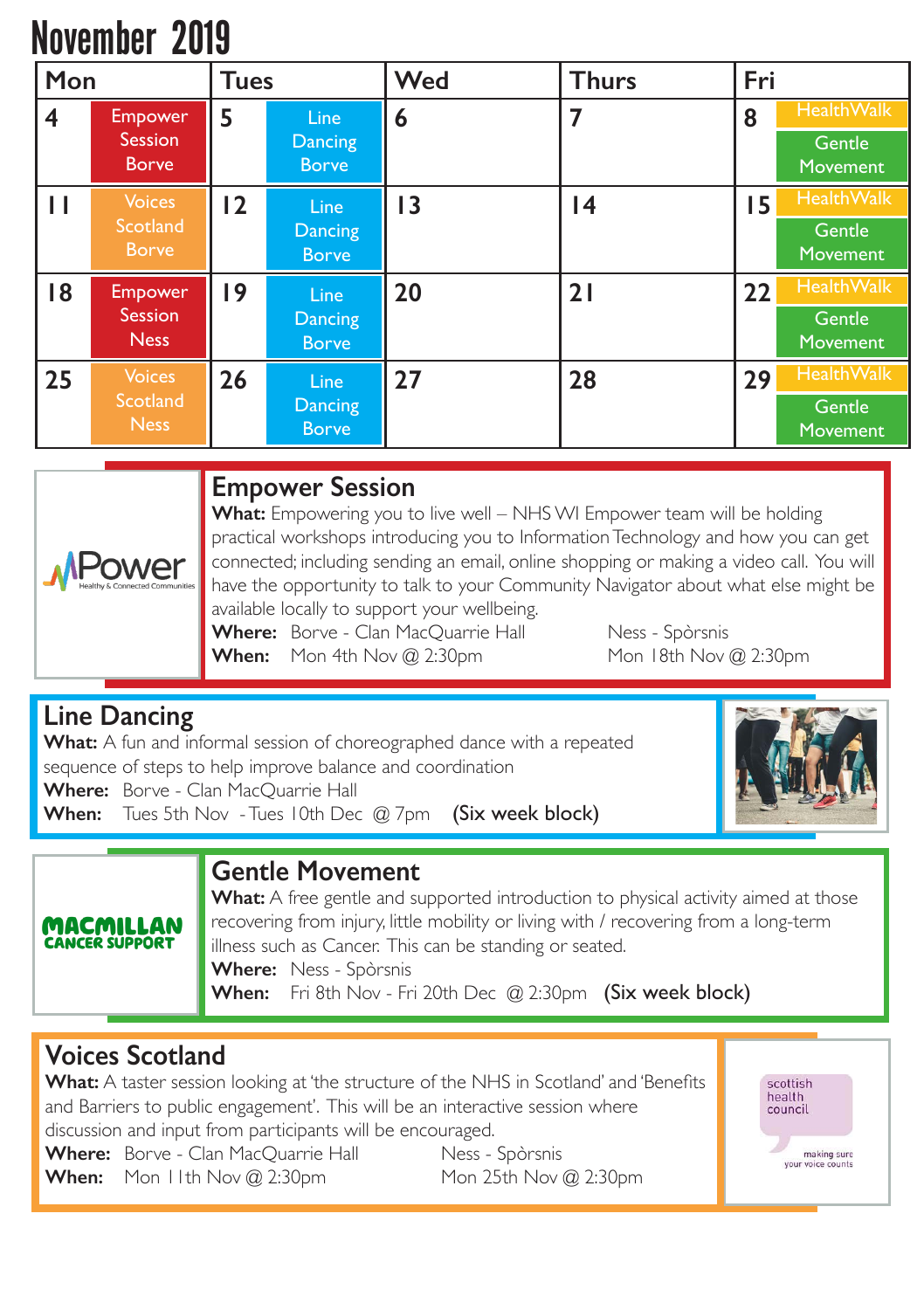### December 2019

| Mon            |                                                   | <b>Tues</b>             |                                        | Wed                     | <b>Thurs</b> | Fri |                                         |
|----------------|---------------------------------------------------|-------------------------|----------------------------------------|-------------------------|--------------|-----|-----------------------------------------|
| $\overline{2}$ | (ES) - Borve<br><b>Art Session</b><br><b>Ness</b> | $\overline{\mathbf{3}}$ | <b>Line</b><br>Dancing<br><b>Borve</b> | $\overline{\mathbf{4}}$ | 5            | 6   | <b>HealthWalk</b>                       |
| 9              | <b>Art Session</b><br><b>Borve</b>                | $\overline{0}$          | <b>Line</b><br>Dancing<br><b>Borve</b> | П                       | 12           | 3   | <b>HealthWalk</b><br>Gentle<br>Movement |
| 16             | Empower<br>Session<br><b>Ness</b>                 | $\overline{17}$         |                                        | 18                      | 9            | 20  | Gentle<br>Movement                      |
| 23             |                                                   | 24                      |                                        | 25                      | 26           | 27  |                                         |
| 30             |                                                   | 31                      |                                        |                         |              |     |                                         |



### **Art Session**

**What:** A fun and informal session of arts and crafts with artist Elaine Murray. Coming up to Christmas it's time to create some festive decorations.

Where: Ness - Spòrsnis Borve - Clan MacQuarrie Hall **When:** Mon 2nd Dec @ 2:30pm Mon 9th Dec @ 2:30pm

### **Line Dancing (LD)**<br>Where: Borve - Clan MacQuarrie Hall

**When:** Tues 5th Nov - Tues 10th Dec @ 7pm (Six week block)





**Gentle Movement**<br>**What:** A free gentle and supported introduction to physical activity aimed at those recovering from injury, little mobility or living with / recovering from a long-term illness such as Cancer. This can be standing or seated. **Where:** Ness - Spòrsnis **When:** Fri 8th Nov - Fri 20th Dec @ 2:30pm (Six week block)

### **Empower Session (ES)**

What: An opportunity to meet with your community navigator to discuss and support your well-being. Where: Borve - Clan MacQuarrie Hall Ness - Spòrsnis **When:** Mon 2nd Dec @ 2:30pm Mon 16th Dec @ 2:30pm

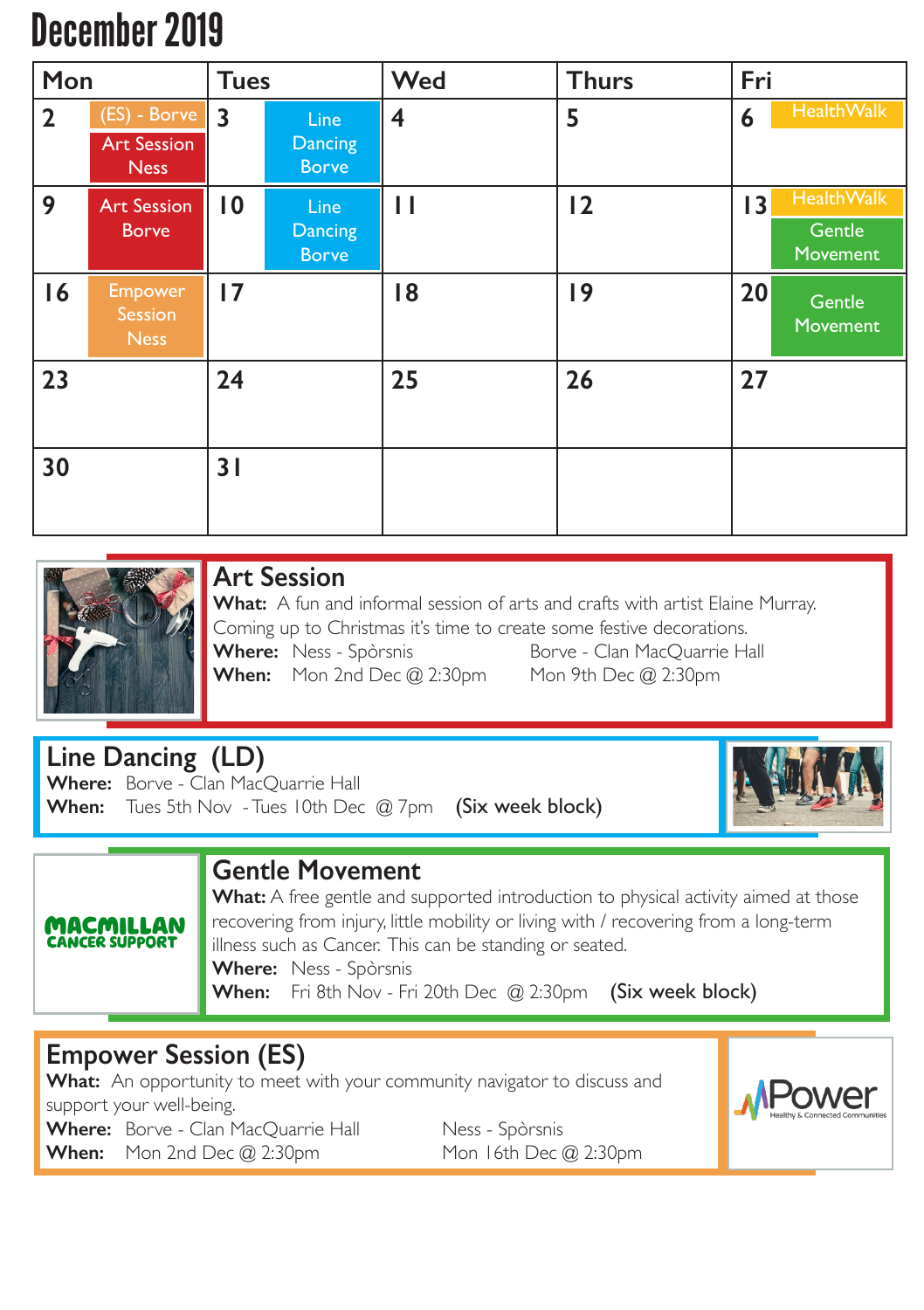## January 2020

| Mon |                                                 | <b>Tues</b> |                                     | <b>Wed</b>                                  | <b>Thurs</b>   | Fri            |                                        |
|-----|-------------------------------------------------|-------------|-------------------------------------|---------------------------------------------|----------------|----------------|----------------------------------------|
|     |                                                 |             |                                     |                                             | $\overline{2}$ | 3              |                                        |
| 6   | Podiatrist<br><b>Borve</b>                      | 7           | <b>Ballet Barre</b><br><b>Borve</b> | 8                                           | 9              | $\overline{0}$ | <b>HealthWalk</b><br>Release<br>Method |
| 13  | $(ES) - B$ orve<br>Podiatrist<br><b>Ness</b>    | 4           | <b>Ballet Barre</b><br><b>Borve</b> | 15                                          | 16             | 7              | <b>HealthWalk</b><br>Release<br>Method |
| 20  | Occupational<br><b>Therapy</b><br><b>Ness</b>   | 21          | <b>Ballet Barre</b><br><b>Borve</b> | 22                                          | 23             | 24             | <b>HealthWalk</b><br>Release<br>Method |
| 27  | $(ES) - Ness$<br>$\overline{C}$<br><b>Borve</b> | 28          | <b>Ballet Barre</b><br><b>Borve</b> | 29                                          | 30             | 31             | <b>HealthWalk</b><br>Release<br>Method |
|     |                                                 |             | <b>Podiatrict</b>                   | Delivered by NILICANI's Dedictry Department |                |                |                                        |

**NHS Eileanan Siar Western Isles** 

vered by NHS WI's Podiatry Department. **What:** The session aims to help you look after your own feet, or that of others to help improve comfort, mobility, confidence and independence. **Where:** Borve - Clan MacQuarrie Hall Ness - Spòrsnis

**When:** Mon 6th Jan @ 2:30pm Mon 13th Jan @ 2:30pm

**Ballet Barre**<br>**What:** This workout consists of ballet-inspired exercises; Pilates, Gyrotonic, body resistance/strength training and yoga stretching to sculpt and tone the body. No knowledge of ballet required. A full body workout that can be adapted to any level. **Where:** Borve - Clan MacQuarrie Hall



When: Tues 7th Jan - Tues I I th Feb @ 7pm (Six week block)



Release Method<br>What: A multi-layered approach focusing on correction of existing conditions as well as creating better movement, enhanced fitness and injury prevention. Suitable for all. **Where:** Ness - Spòrsnis

When: Fri 10th Jan - Fri 14th Feb @ 2:30pm (Six week block)

#### **Occupational Therapy (OT)** Delivered by NHS WI's OT Department What: A practical workshop to increase the awareness of the positive impact of

physical activity on health and well-being.

**Where:** Ness - Spòrsnis **Borve - Clan MacQuarrie Hall When:** Mon 20th Jan @ 2:30pm Mon 27th Jan @ 2:30pm





### **Empower Session (ES)**

What: An opportunity to meet with your community navigator to discuss and support your well-being.

Where: Borve - Clan MacQuarrie Hall Ness - Spòrsnis **When:** Mon 13th Jan @ 2:30pm Mon 27th Jan @ 2:30pm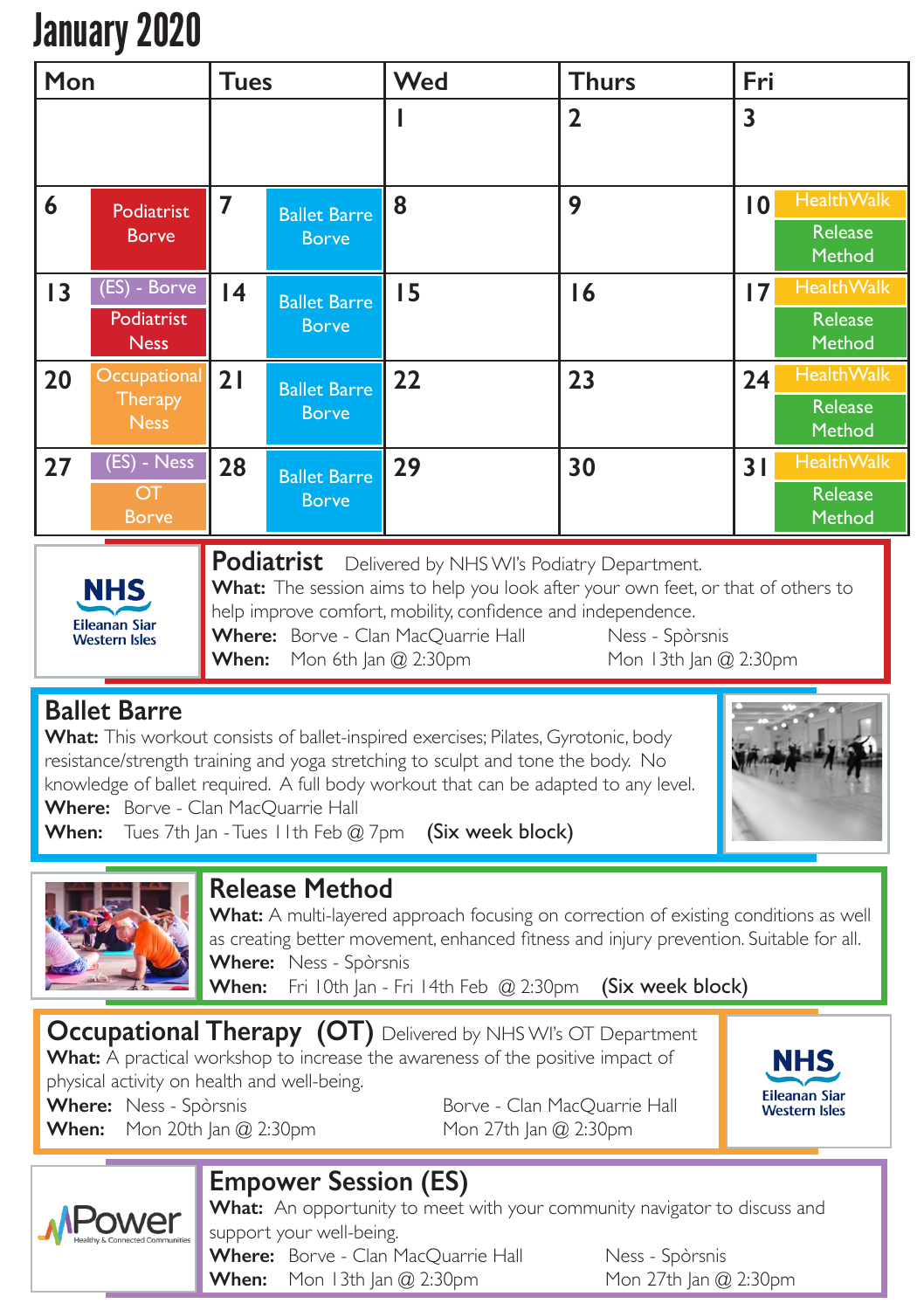# February 2020

| Fenruary Zuzu                                                                                                                                                                                                                                                                                                                                                                                                        |                                                |             |                                     |            |    |                                                 |                 |                                               |  |
|----------------------------------------------------------------------------------------------------------------------------------------------------------------------------------------------------------------------------------------------------------------------------------------------------------------------------------------------------------------------------------------------------------------------|------------------------------------------------|-------------|-------------------------------------|------------|----|-------------------------------------------------|-----------------|-----------------------------------------------|--|
| Mon                                                                                                                                                                                                                                                                                                                                                                                                                  |                                                | <b>Tues</b> |                                     | <b>Wed</b> |    | <b>Thurs</b>                                    |                 |                                               |  |
| 3                                                                                                                                                                                                                                                                                                                                                                                                                    | Police<br><b>Borve</b>                         | 4           | <b>Ballet Barre</b><br><b>Borve</b> | 5          | 6  | Community<br><b>Led Support</b><br><b>Borve</b> | $\overline{7}$  | <b>HealthWalk</b><br><b>Release</b><br>Method |  |
| $\overline{0}$                                                                                                                                                                                                                                                                                                                                                                                                       | Police<br><b>Ness</b>                          | П           | <b>Ballet Barre</b><br><b>Borve</b> | 12         | 13 | Community<br><b>Led Support</b><br><b>Ness</b>  | $\overline{14}$ | <b>HealthWalk</b><br><b>Release</b><br>Method |  |
| $\overline{17}$                                                                                                                                                                                                                                                                                                                                                                                                      | Mental<br><b>Health</b><br><b>Ness</b>         | 18          |                                     | 9          | 20 |                                                 | 21              | <b>HealthWalk</b><br>Spòrsnis<br>Gym          |  |
| 24                                                                                                                                                                                                                                                                                                                                                                                                                   | <b>Mental</b><br><b>Health</b><br><b>Borve</b> | 25          | Release<br>Method<br><b>Borve</b>   | 26         | 27 |                                                 | 28              | <b>HealthWalk</b><br>Spòrsnis<br>Gym          |  |
| <b>Police</b><br>Delivered by Police Scotland<br>What: An important information session highlighting current issues and how to deal<br>with them within the community.<br>Where: Borve - Clan MacQuarrie Hall<br>Ness - Spòrsnis<br>Mon 10th Feb @ 7pm<br>When:<br>Mon 3rd Feb @ 7pm<br><b>Ballet Barre</b><br>Where: Borve - Clan MacQuarrie Hall<br>Tues 7th Jan - Tues I I th Feb @ 7pm (Six week block)<br>When: |                                                |             |                                     |            |    |                                                 |                 |                                               |  |
| <b>Community Led Support</b><br>What: An informative session to introduce 'Community Led Support' which runs in<br>partnership with health and social care.<br>s u n n d<br>Where: Borve - Clan MacQuarrie Hall<br>Ness - Spòrsnis<br>When:<br>Thurs 13th Feb @ 2:30pm<br>Thurs 6th Feb $@$ 2:30pm                                                                                                                   |                                                |             |                                     |            |    |                                                 |                 |                                               |  |
| Mental Health Delivered by NHS WI's Mental Health & Learning Disabilities Services<br><b>What:</b> A session to inform and increase awareness of current mental health issues<br>NHS<br>affecting people within our community.<br><b>Eileanan Siar</b><br>Where: Ness - Spòrsnis<br>Borve - Clan MacQuarrie Hall<br><b>Western Isles</b><br>When:<br>Mon 17th Feb @ 7pm<br>Mon 24th Feb @ 7pm                        |                                                |             |                                     |            |    |                                                 |                 |                                               |  |
| <b>Release Method</b><br>Where: Block I - Ness - Spòrsnis Block 2 - Borve - Clan MacQuarrie Hall<br>When:<br>Block I - Fri 10th Jan - Fri 14th Feb @ 2:30pm<br>(Six week block)<br>Block 2 - Tues 25th Feb - Tues 31st Mar @ 7pm (Six week block)                                                                                                                                                                    |                                                |             |                                     |            |    |                                                 |                 |                                               |  |

### **Spòrsnis Gym**

**What:** Join Spòrsnis gym for an open consultation with a fitness instructor to help increase fitness levels, ensure you're using the equipment properly, and create a fitness plan to suit your specific needs.

spòrs**nis** 

**Where:** Ness - Spòrsnis **When:** Fri 21st Feb - Fri 27th Mar @ 2:30pm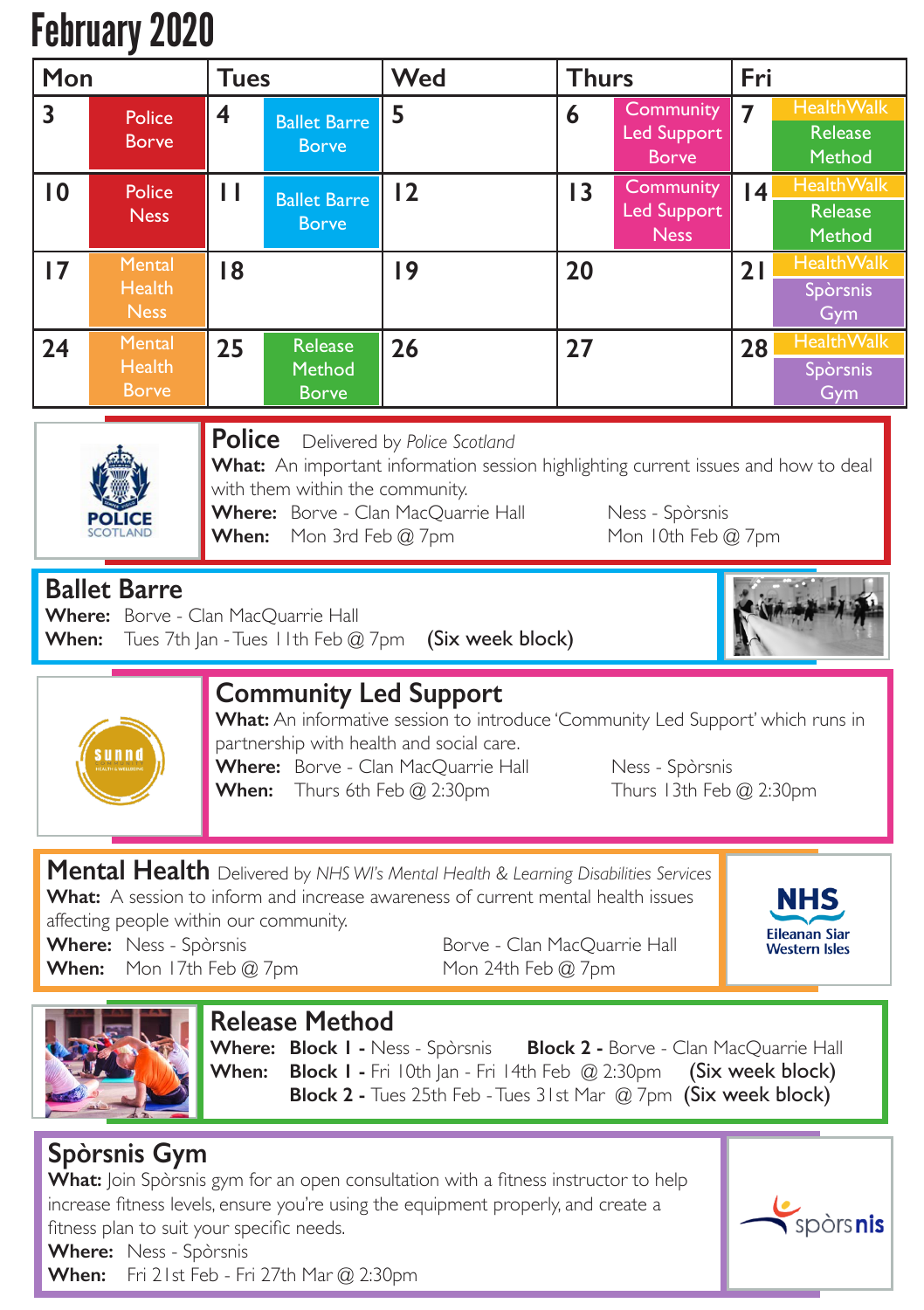## March 2020

| Mon            |                                                     | <b>Tues</b>     |                                          | <b>Wed</b> | <b>Thurs</b> | Fri |                                      |
|----------------|-----------------------------------------------------|-----------------|------------------------------------------|------------|--------------|-----|--------------------------------------|
| $\overline{2}$ |                                                     | 3               | <b>Release</b><br>Method<br><b>Borve</b> | 4          | 5            | 6   | <b>HealthWalk</b><br>Spòrsnis<br>Gym |
| 9              | (ES) - Ness<br><b>Fire Service</b><br><b>Borve</b>  | $\overline{0}$  | Release<br>Method<br><b>Borve</b>        | П          | 12           | 13  | <b>HealthWalk</b><br>Spòrsnis<br>Gym |
| 16             | <b>Fire Service</b><br><b>Ness</b>                  | $\overline{17}$ | Release<br>Method<br><b>Borve</b>        | 18         | 9            | 20  | <b>HealthWalk</b><br>Spòrsnis<br>Gym |
| 23             | (ES) - Borve<br><b>CPR &amp; AED</b><br><b>Ness</b> | 24              | Release<br>Method<br><b>Borve</b>        | 25         | 26           | 27  | <b>HealthWalk</b><br>Spòrsnis<br>Gym |
| 30             | <b>CPR &amp; AED</b><br><b>Borve</b>                | 3               | <b>Release</b><br>Method<br><b>Borve</b> |            |              |     |                                      |



**Fire Service** Delivered by the *Scottish Fire & Rescue Service* **What:** A useful information session about fire prevention at home. This will cover ways of identifying fire risk, how to reduce it, a fire action plan, fire detection and what to do if there's a fire in the home. **Where:** Borve - Clan MacQuarrie Hall Ness - Spòrsnis

**When:** Mon 9th Mar @ 7pm Mon 16th Mar @ 7pm

### **Release Method**

**Where:** Borve - Clan MacQuarrie Hall **When: Block 2 -** Tues 25th Feb - Tues 31st Mar @ 2:30pm





**ower** 

#### **Spòrsnis Gym**

**Where:** Ness - Spòrsnis **Spòrs nis** When: Fri 21st Feb - Fri 27th Mar @ 2:30pm

**CPR & AED** Delivered by the *Ness & Shader First Responders* **What:** Learn lifesaving skills, such as CPR, defibrillator awareness and the recovery position to prepare for a lifesaving situation that can happen anywhere and to anyone. **Where:** Ness - Spòrsnis **Borve - Clan MacQuarrie Hall When:** Mon 23rd Mar @ 7pm Mon 30th Mar @ 7pm



## **Empower Session (ES)**

**When:** Mon 9th Mar @ 2:30pm Mon 23rd Mar @ 2:30pm

Borve - Clan MacQuarrie Hall